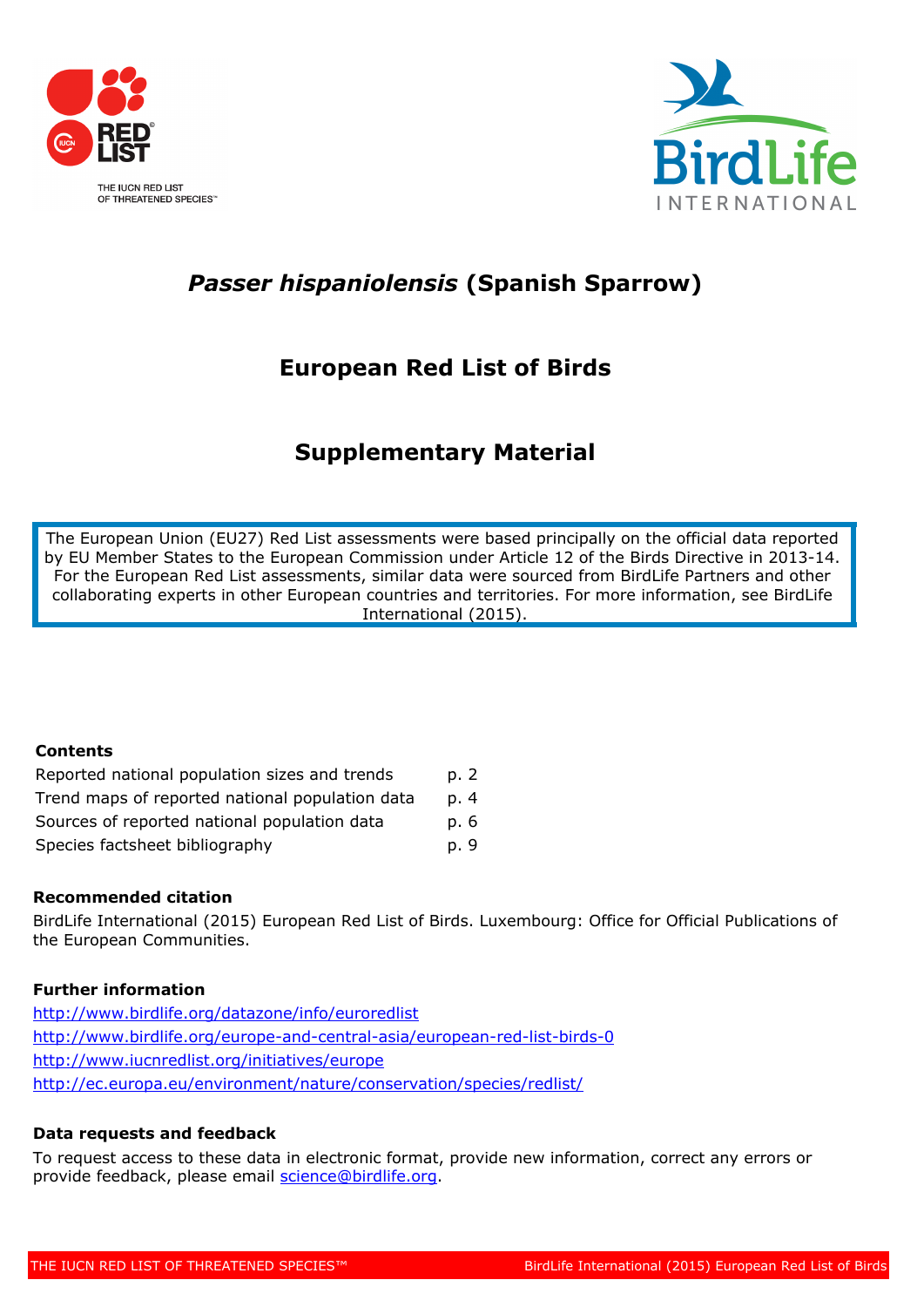# *Passer hispaniolensis* (Spanish Sparrow)

| Country (or             | <b>Population estimate</b> | Short-term population trend <sup>4</sup> |           |         |                          |                            | Long-term population trend <sup>4</sup> |         | Subspecific population (where relevant) |                            |           |         |               |
|-------------------------|----------------------------|------------------------------------------|-----------|---------|--------------------------|----------------------------|-----------------------------------------|---------|-----------------------------------------|----------------------------|-----------|---------|---------------|
| territory) <sup>2</sup> | Size (pairs) $3$           | Europe (%)                               | Year(s)   | Quality | Direction <sup>5</sup>   | Magnitude (%) <sup>6</sup> | Year(s)                                 | Quality | Direction <sup>5</sup>                  | Magnitude (%) <sup>6</sup> | Year(s)   | Quality |               |
| Albania                 | 10,000-30,000              | $<$ 1                                    | 2002-2012 | medium  | $+$                      | $10 - 25$                  | 2002-2012                               | medium  | $+$                                     | $10 - 20$                  | 1980-2012 | medium  | all others    |
| Armenia                 | 50,000-350,000             |                                          | 2002-2012 | medium  | $\gamma$                 |                            |                                         |         | $\overline{?}$                          |                            |           |         | all others    |
| Azerbaijan              | 100,000-300,000            | $\overline{2}$                           | 2014      | poor    | 0.0                      | 0                          | 2000-2014                               |         | $\ddag$                                 |                            | 1980-2014 | poor    | all others    |
| Bosnia & HG             | 1.000-2.000                | <1                                       | 2010-2014 | medium  | $+$                      | 10-20                      | 2001-2012                               | poor    | $\ddot{}$                               | 40-50                      | 1980-2013 | poor    | all others    |
| <b>Bulgaria</b>         | 53,000-250,000             |                                          | 2005-2012 | medium  | $\ddot{}$                | $5 - 20$                   | 2001-2012                               | medium  | $\ddot{}$                               | 10-30                      | 1980-2012 | poor    | all others    |
| Croatia                 | $≥10,000-$                 | <1                                       | 2014      | poor    | $+$                      |                            | 2001-2012                               | poor    | $\ddot{}$                               |                            | 1980-2012 | poor    | all others    |
| Cyprus                  | 150,000-400,000            | 3                                        | 2006-2012 | medium  | $\overline{\phantom{a}}$ | 30-70                      | 2001-2013                               | medium  | $\overline{?}$                          |                            |           |         | all others    |
| France                  | 60,000-300,000             | $\overline{2}$                           | 2008-2012 | poor    | $\boldsymbol{\gamma}$    |                            |                                         |         | $\boldsymbol{\gamma}$                   |                            |           |         | P. h. italiae |
| Georgia                 | Present                    | <1                                       |           |         | $\gamma$                 |                            |                                         |         | $\gamma$                                |                            |           |         | all others    |
| Greece                  | 280,000-440,000            | 4                                        | 2007-2013 | good    |                          | $5 - 30$                   | 2001-2012                               | poor    | $\gamma$                                |                            |           |         | all others    |
| Greece                  | 100,000-300,000            | $\overline{2}$                           | 2013      | medium  | $\mathbf 0$              | 0                          | 2001-2012                               | medium  | $\gamma$                                |                            |           |         | P. h. italiae |
| Italy                   | 2,000,000-3,000,000        | 28                                       | 2013      | poor    |                          | $30 - 40$                  | 2000-2012                               | medium  | $\sim$                                  | $30 - 40$                  | 1990-2012 | poor    | P. h. italiae |
| Italy                   | 400,000-800,000            | 6                                        | 2013      | poor    | $\gamma$                 |                            |                                         |         | $\gamma$                                |                            |           |         | all others    |
| Kosovo                  | 1,500-2,500                | <1                                       | 2009-2014 | medium  | $\gamma$                 |                            |                                         |         | $\overline{?}$                          |                            |           |         | all others    |
| FYRO Macedonia          | 10,000-30,000              | <1                                       | 2001-2012 | poor    | $\gamma$                 |                            |                                         |         | $\overline{?}$                          |                            |           |         | all others    |
| Malta                   | 110,910-306,170            | $\overline{2}$                           | 2008      | good    | $\ddot{}$                | 80-210                     | 2001-2012                               | good    | $\ddot{}$                               |                            | 1980-2012 | poor    | all others    |
| Montenegro              | 1,500-3,000                | <1                                       | 2002-2012 | medium  | $\gamma$                 |                            |                                         |         | $\gamma$                                |                            |           |         | all others    |
| Portugal                | 10,000-50,000              | <1                                       | 2008-2012 | poor    | $\gamma$                 |                            |                                         |         | $\boldsymbol{\gamma}$                   |                            |           |         | all others    |
| PT: Madeira             | 1,000-5,000                | <1                                       | 2009-2012 | medium  | $\mathbf 0$              | 0                          | 2001-2012                               | medium  | $\sim$                                  |                            | 1980-2012 | poor    | all others    |
| Romania                 | 450,000-900,000            | $\overline{7}$                           | 2010-2013 | poor    | $\gamma$                 |                            |                                         |         | $\boldsymbol{\gamma}$                   |                            |           |         | all others    |
| Russia                  | 10,000-50,000              | <1                                       | 2008-2012 | poor    | $+$                      | $5 - 30$                   | 2000-2012                               | medium  | $+$                                     | $5 - 30$                   | 1980-2012 | medium  | all others    |
| Serbia                  | 1,900-2,800                | <1                                       | 2008-2012 | medium  | $\ddag$                  | 10-29                      | 2000-2012                               | medium  | $\pmb{+}$                               | 10-29                      | 1980-2012 | medium  | all others    |
| Slovenia                | 3,000-4,000                | <1                                       | 2002-2010 | medium  | $\gamma$                 |                            |                                         |         | $\gamma$                                |                            |           |         | P. h. italiae |
| Slovenia                | $0 - 10$                   | <1                                       | 2002-2012 | poor    | $\gamma$                 |                            |                                         |         | $\gamma$                                |                            |           |         | all others    |
| Spain                   | 765,000-2,510,000          | 16                                       | 2004-2006 | good    | $\mathbf{0}$             | 0                          | 1998-2012                               | good    | $\ddot{}$                               |                            | 1980-2012 | good    | all others    |
| ES: Canary Is           | 20,000-100,000             |                                          | 1997-2003 | poor    | $\overline{\phantom{a}}$ |                            | 2001-2012                               | poor    | $\overline{?}$                          |                            |           |         | all others    |
| Switzerland             | 10,000-25,000              | <1                                       | 2008-2012 | medium  | $\mathbf 0$              | 0                          | 2001-2012                               | medium  | $\mathbf 0$                             | 0                          | 1990-2012 | medium  | P. h. italiae |
| Turkey                  | 1,500,000-3,000,000        | 24                                       | 2013      | poor    | $\overline{a}$           | $0 - 19$                   | 2000-2012                               | poor    |                                         | $0 - 19$                   | 1990-2013 | poor    | all others    |
| Ukraine                 | 50-100                     | <1                                       | 2000      | medium  | E                        | $5 - 10$                   | 1998-2010                               | medium  | $\mathbf 0$                             | $\mathbf{0}$               | 1980-2010 | medium  | all others    |
| <b>EU27</b>             | 4,400,000-9,370,000        | 72                                       |           |         | Decreasing               |                            |                                         |         |                                         |                            |           |         |               |
| Europe                  | 6,110,000-13,200,000       | 100                                      |           |         | Decreasing               |                            |                                         |         |                                         |                            |           |         |               |

Table 1. Reported national breeding population size and trends in Europe<sup>1</sup>.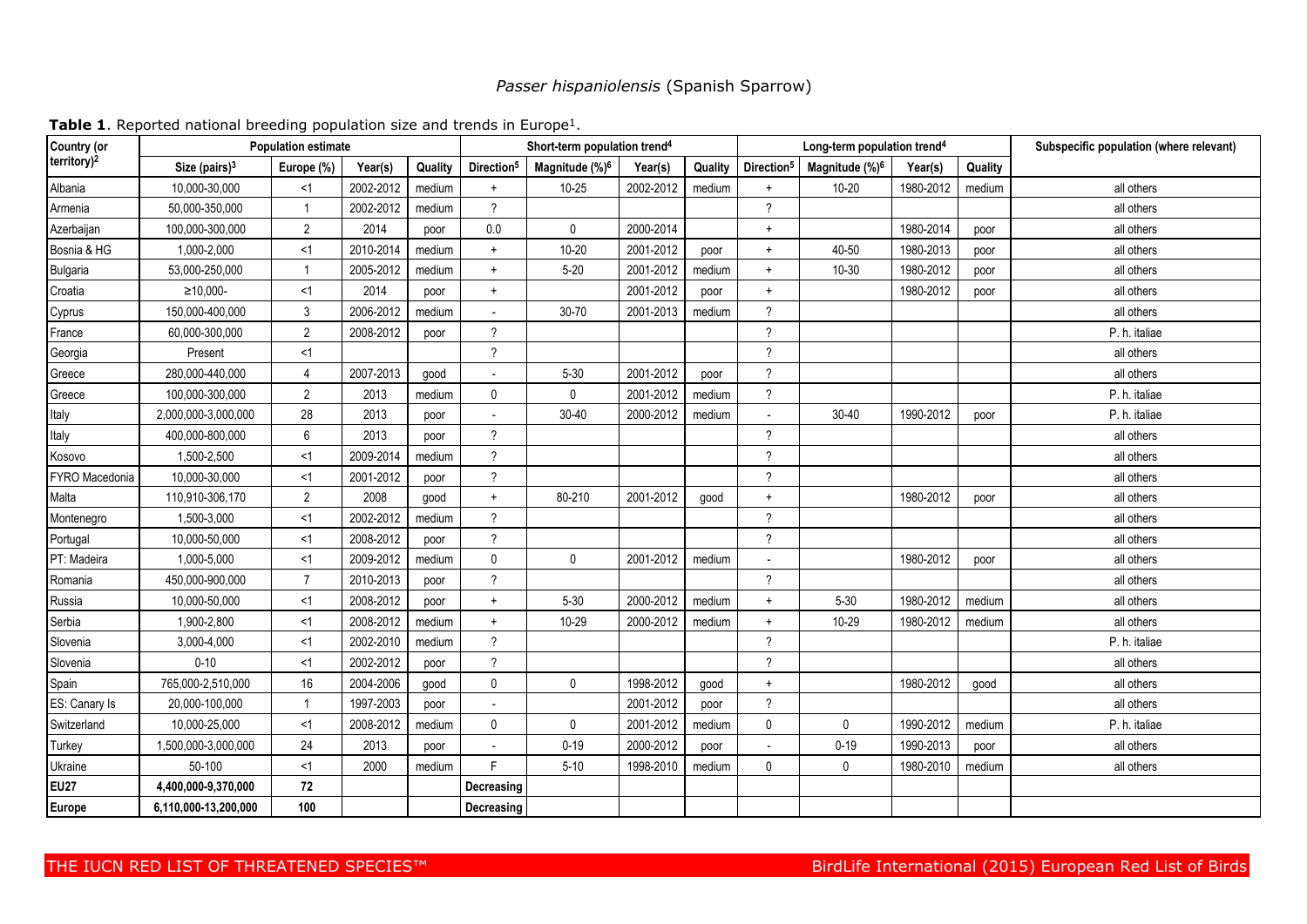## *Passer hispaniolensis* (Spanish Sparrow)

**Table 1.** Reported national breeding population size and trends in Europe<sup>1</sup>.

| Country (or                 | opulation estimate? | Short-term population trend <sup>4</sup> |         |         |                        | Long-term population trend <sup>4</sup> |         |         |                        | Subspecific population (where relevant) |         |         |  |
|-----------------------------|---------------------|------------------------------------------|---------|---------|------------------------|-----------------------------------------|---------|---------|------------------------|-----------------------------------------|---------|---------|--|
| $ $ territory) <sup>2</sup> | Size (pairs) $3$    | $\cdots$<br>uropr <u>-</u><br>`? (%)     | Year(s) | Quality | Direction <sup>5</sup> | Magnitude (%) <sup>6</sup>              | Year(s) | Quality | Direction <sup>5</sup> | Magnitude (%) <sup>6</sup>              | Year(s, | Quality |  |

<sup>1</sup> See 'Sources' at end of factsheet, and for more details on individual EU Member State reports, see the Article 12 reporting portal at<http://bd.eionet.europa.eu/article12/report>. <sup>2</sup> The designation of geographical entities and the presentation of the material do not imply the expression of any opinion whatsoever on the part of IUCN or BirdLife International concerning the legal status of any country, territory or area, or of its authorities, or concerning the delimitation of its frontiers or boundaries.

<sup>3</sup> In the few cases where population size estimates were reported in units other than those specified, they were converted to the correct units using standard correction factors. <sup>4</sup> The robustness of regional trends to the effects of any missing or incomplete data was tested using plausible scenarios, based on other sources of information, including any other

reported information, recent national Red Lists, scientific literature, other publications and consultation with relevant experts.

<sup>5</sup> Trend directions are reported as: increasing  $(+)$ ; decreasing  $(-)$ ; stable  $(0)$ ; fluctuating  $(F)$ ; or unknown  $(?)$ .

6 Trend magnitudes are rounded to the nearest integer.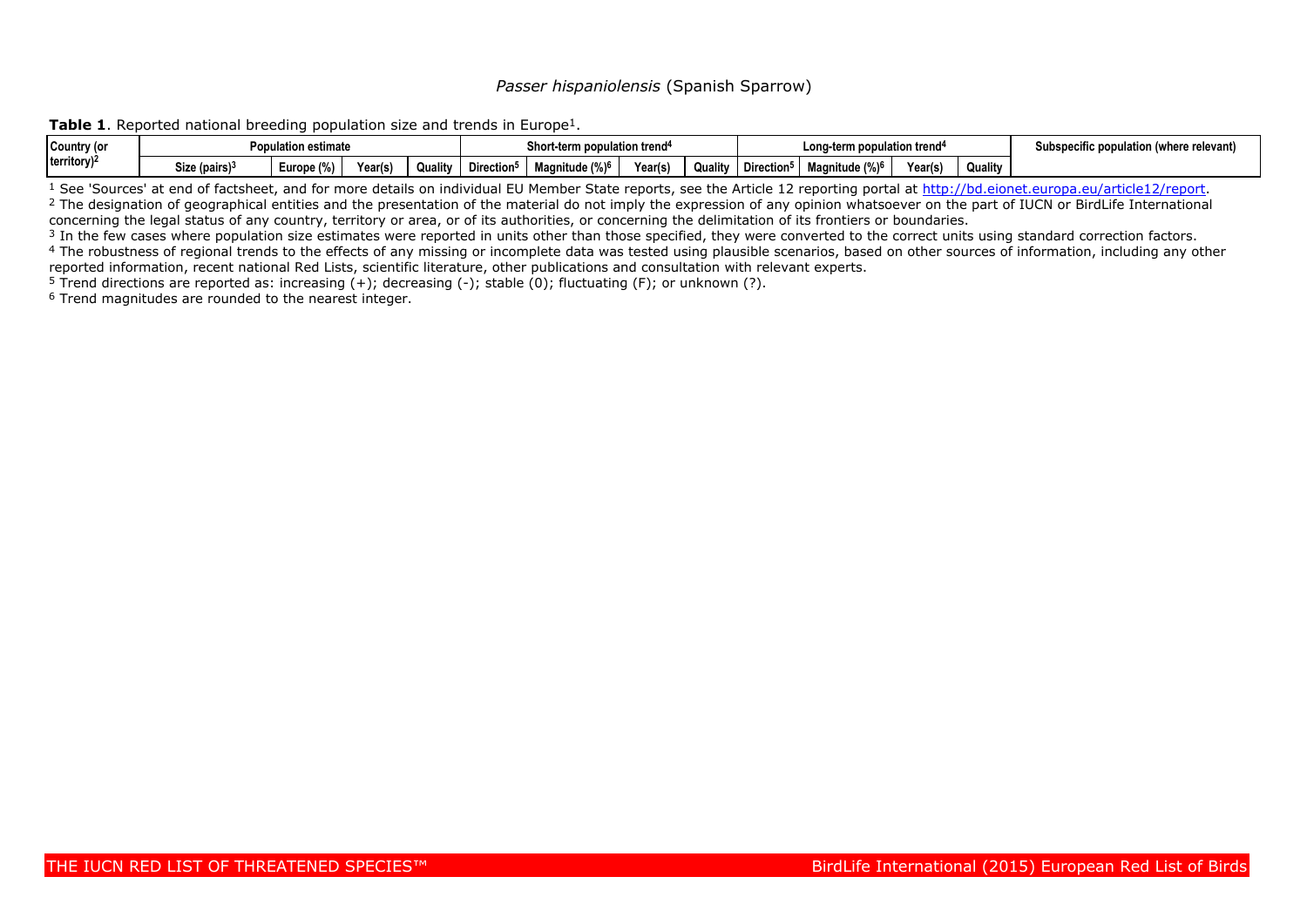# **Trend maps**

A symbol appears in each country where the species occurs: the shape and colour of the symbol represent the population trend in that country, and the size of the symbol corresponds to the proportion of the European population occurring in that country.

# **KEY**

- 
- 
- 
- 
- Ç Large increase (≥50%) È Large decrease (≥50%)
- $\bullet$  Moderate increase (20–49%)  $\bullet$  Moderate decrease (20–49%)
- Ç Small increase (<20%) È Small decrease (<20%)
- $\hat{u}$  Increase of unknown magnitude  $\hat{u}$  Decrease of unknown magnitude
- **I** Stable or fluctuating
- 0 Unknown
- **O** Present (no population or trend data)
- Ð Extinct since 1980

Each symbol, with the exception of Present and Extinct, may occur in up to three different size classes, corresponding to the proportion of the European population occurring in that country.

- ñ Large: ≥10% of the European population
- ñ Medium: 1–9% of the European population
- $\hat{u}$  Small: <1% of the European population

The designation of geographical entities and the presentation of the material do not imply the expression of any opinion whatsoever on the part of IUCN or BirdLife International concerning the legal status of any country, territory or area, or of its authorities, or concerning the delimitation of its frontiers or boundaries.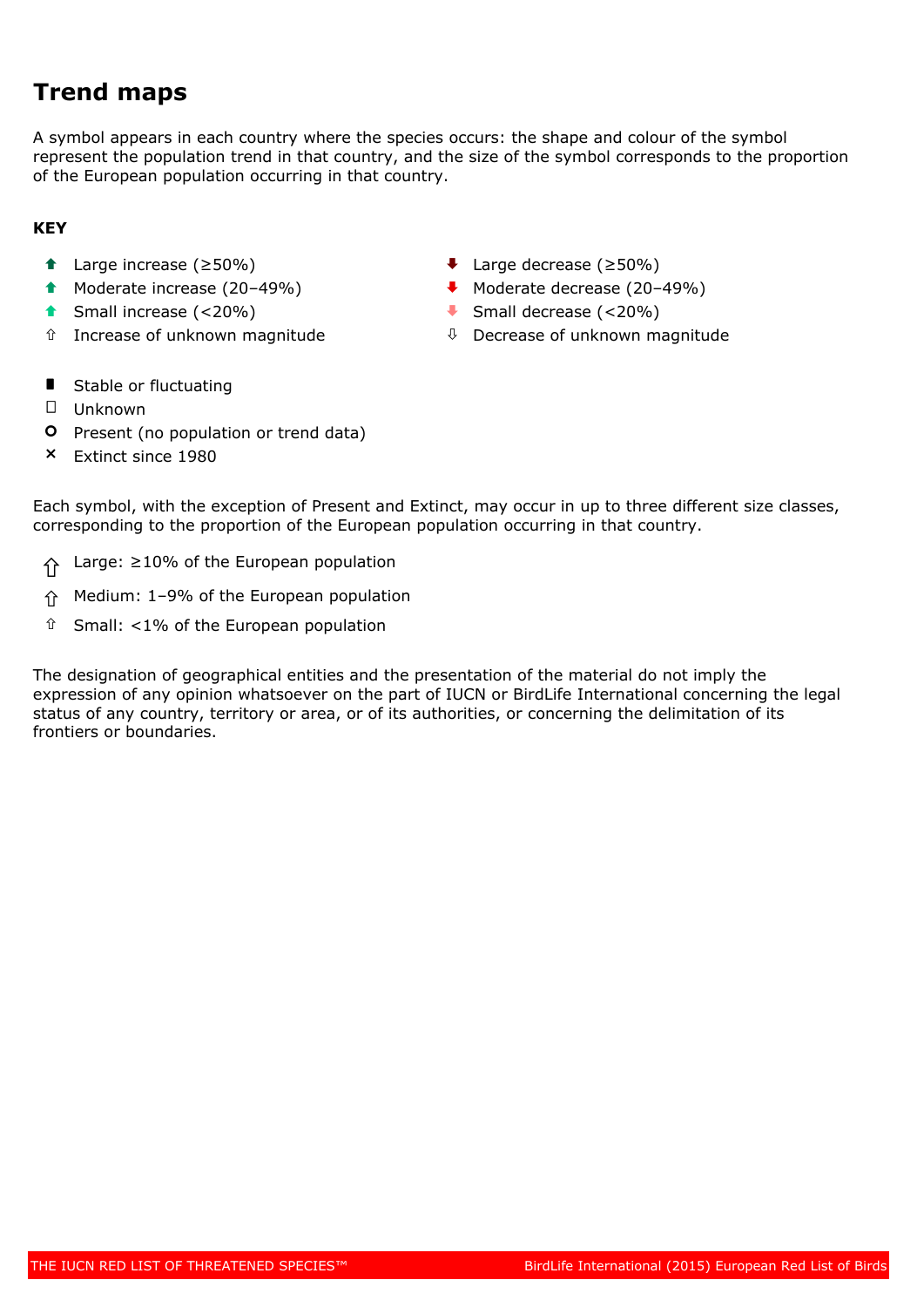Figure 1. Breeding population sizes and short-term trends across Europe.



**Figure 2.** Breeding population sizes and long-term trends across Europe.

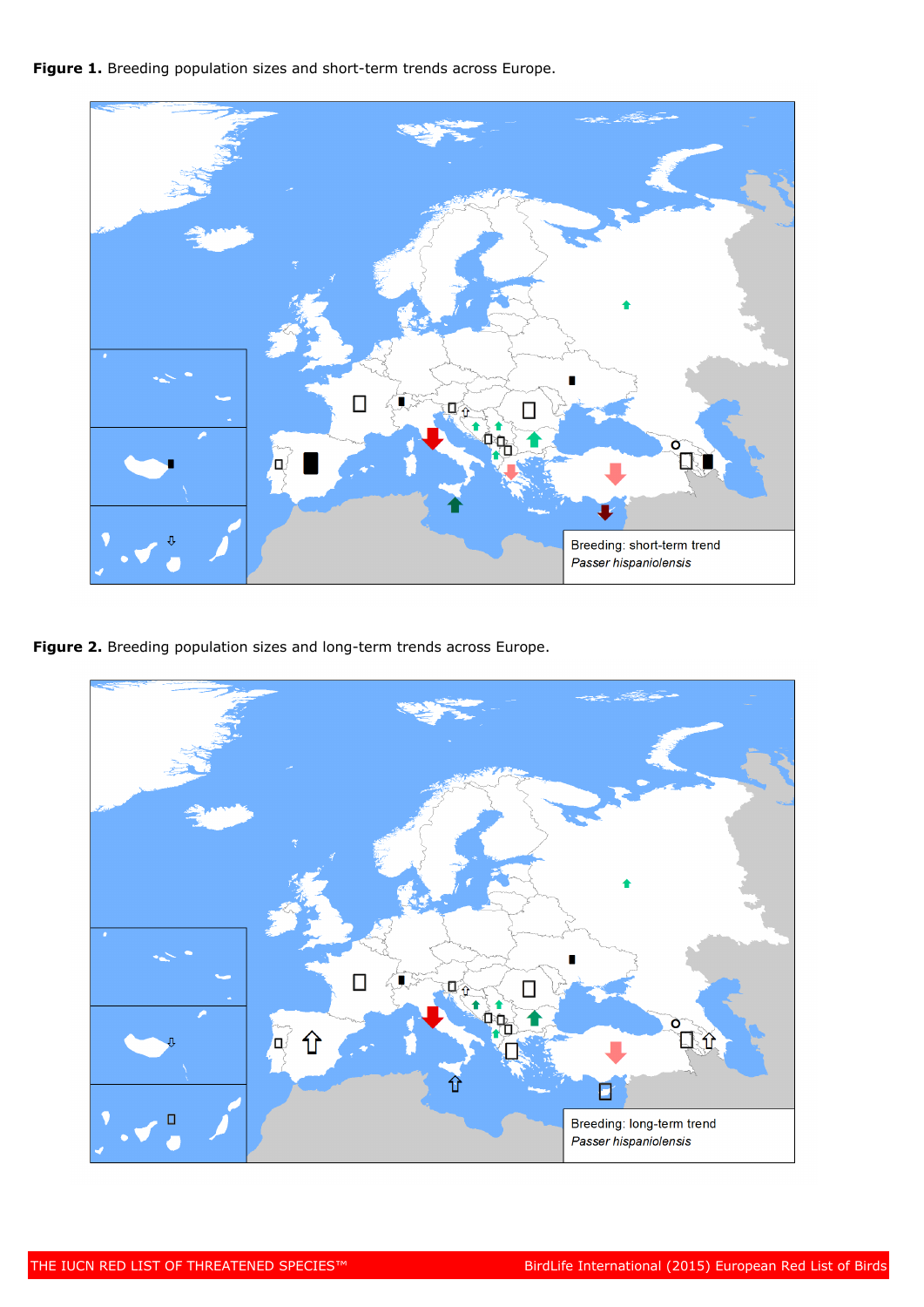# **Sources**

## **Albania: all others**

**Breeding population size:** Bino pers. obs.

**Breeding short-term trend:** Bino pers. obs. **Breeding long-term trend:** Bino pers. obs.

# **Armenia: all others**

**Breeding population size:** The Red Book of Animals of the Republic of Armenia, 2010. Second edition; ASPB data

### **Azerbaijan: all others**

**Breeding population size:** AOS data base

**Breeding short-term trend:** AOS data base

**Breeding long-term trend:** AOS data base

## **Bosnia and Herzegovina: all others**

**Breeding population size:** Kotrošan, D., Drocić, N., Trbojević, S., Šimić, E., Dervović, I., 2012: Program IBA, Međunarosdno značajna područja za ptice, u Bosni i Hercegovini. Ornitološko društvo "Naše ptice", interno izdanje za projekat "Evaluacija IBA područja u FBiH", Sarajevo.

**Breeding short-term trend:** Sackl, P., Kotrošan, D., Stumberger, B., 2008/2009: Procjena veličine populacija i navike gniježđenja španskog vrapca (Passer hispaniolensis, Temminck) u Livanjskom polju, Bosna i Hercegovina – novo gnjezdilište na visoravnima dinarskog krša. Bilten Mreže posmatrača ptica u Bosni i Hercegovini, 4-5(4-5): 16-30.

**Breeding long-term trend:** Obratil, S., 1986: Areal vrapca španjolskog Passer hispaniolensis (Temminck) u Bosni i Hercegovini. Larus, 36-37: 49-57.

## **Bulgaria: all others**

**Breeding population size:** Iankov, P. (ed.) 2007 Atlas of Breeding Birds in Bulgaria. Bulgarian Society for the Protection of Birds, Conservation Series, Book 10, Sofia, BSPB, 679 p. SPAs mapping in 2012 Common Bird Monitoring Scheme http://bspb.org/monitoring/ Geographic Information System with Ornithologcal Information of BSPB

**Breeding short-term trend:** Iankov, P. (ed.) 2007 Atlas of Breeding Birds in Bulgaria. Bulgarian Society for the Protection of Birds, Conservation Series, Book 10, Sofia, BSPB, 679 p. SPAs mapping in 2012 Common Bird Monitoring Scheme http://bspb.org/monitoring/ Geographic Information System with Ornithologcal Information of BSPB

**Breeding long-term trend:** Iankov, P. (ed.) 2007 Atlas of Breeding Birds in Bulgaria. Bulgarian Society for the Protection of Birds, Conservation Series, Book 10, Sofia, BSPB, 679 p.

## **Croatia: all others**

**Breeding population size:** BiE III Work group, Croatia

**Breeding short-term trend:** BiE III Work group, Croatia

**Breeding long-term trend:** Budinski, I., A. Čulina, K. Mikulić, L. Jurinović (2010): Bird species that have significantly changed breeding range on Croatian coastal area: comparison of 30 years old data and recent knowledge. Bird Census News 2010, 23/1-2: 49-58.

## **Cyprus: all others**

**Breeding population size:** 2013 Common Birds Monitoring programme set up by BirdLife Cyprus, with relevant line transect survey data analysed using DISTANCE programme. Also similar analysis of field data from surveys carried out in 2010 and 2011 under an EU-funded programme to revise the Cyprus inventory of Important Bird Areas (a programme that BirdLife Cyprus coordinated). Data from BirdLife Cyprus annual reports 2001-2012.

**Breeding short-term trend:** Analysis of records from line transect survey data for the period 2006-2013 using TRIM software. The data was from line transect surveys carried out under three different but compatible common birds survey programmes (one a 2006-12 pilot programme set up by BirdLife Cyprus and the other a 2006-11 W Cyprus programme operated by Proff Derek Pomeroy). These programmes were merged and expanded in 2013 under a Common Birds Monitoring programme managed by BirdLife Cyprus. This analysis has been detailed in a September 2013 report by BirdLife Cyprus to the Cyprus government, under a contract to produce the Farmland Birds Index for **C**vprus

**Breeding long-term trend:** Recent data as above, but no systematic data is available for before 2006; Flint & Stewart BOU Checklist no.6 (1992) The Birds of Cyprus

## **France: P. h. italiae**

**Breeding population size:** HAGEMEIJER, W.J.M. et BLAIR, M.J. 1997 The EBCC Atlas of European Breeding Birds., T. & A. D. Poyser, London, 903 p. SCHMID H. et al. 1998 Atlas des Oiseaux Nicheurs de Suisse, Station Ornith. Suisse, Sempach., 574 p. LOCKLEY, A. K. 1996 Changes in the Position of the Hybrid Zone Between the House Sparrow Passer domesticus domesticus and the Italian Sparrow P. cl. italiae in the Alpes Maritimes, 243-248 LOCKLEY, A. K. 1992 The position of the hybrid zone between the House Sparrow Passer domesticus domesticus and the Italian Sparrow P. d. italiae in the Alpes Maritimes. , 77-82 JIGUET F. 2003 En direct de la CAF. Le Moineau cisalpin Passer d. italiae en France : statut et répartition.

**Breeding short-term trend:** BELIS W. et OLIOSO G. 2011 Aperçu diachronique de l'avifaune provençale., LPO-PACA, 237 p.

**Breeding long-term trend:** BELIS W. et OLIOSO G. 2011 Aperçu diachronique de l'avifaune provençale., LPO-PACA, 237 p.

## **Georgia: all others**

**Breeding population size:** BirdLife International 2004

### **Greece: P. h. italiae**

**Breeding population size:** Drettakis, M., pers.comm.

**Breeding short-term trend:** Drettakis, M., pers.comm.

## **Greece: all others**

**Breeding population size:** Hellenic Common Birds Monitoring Scheme database, Hellenic Ornithological Society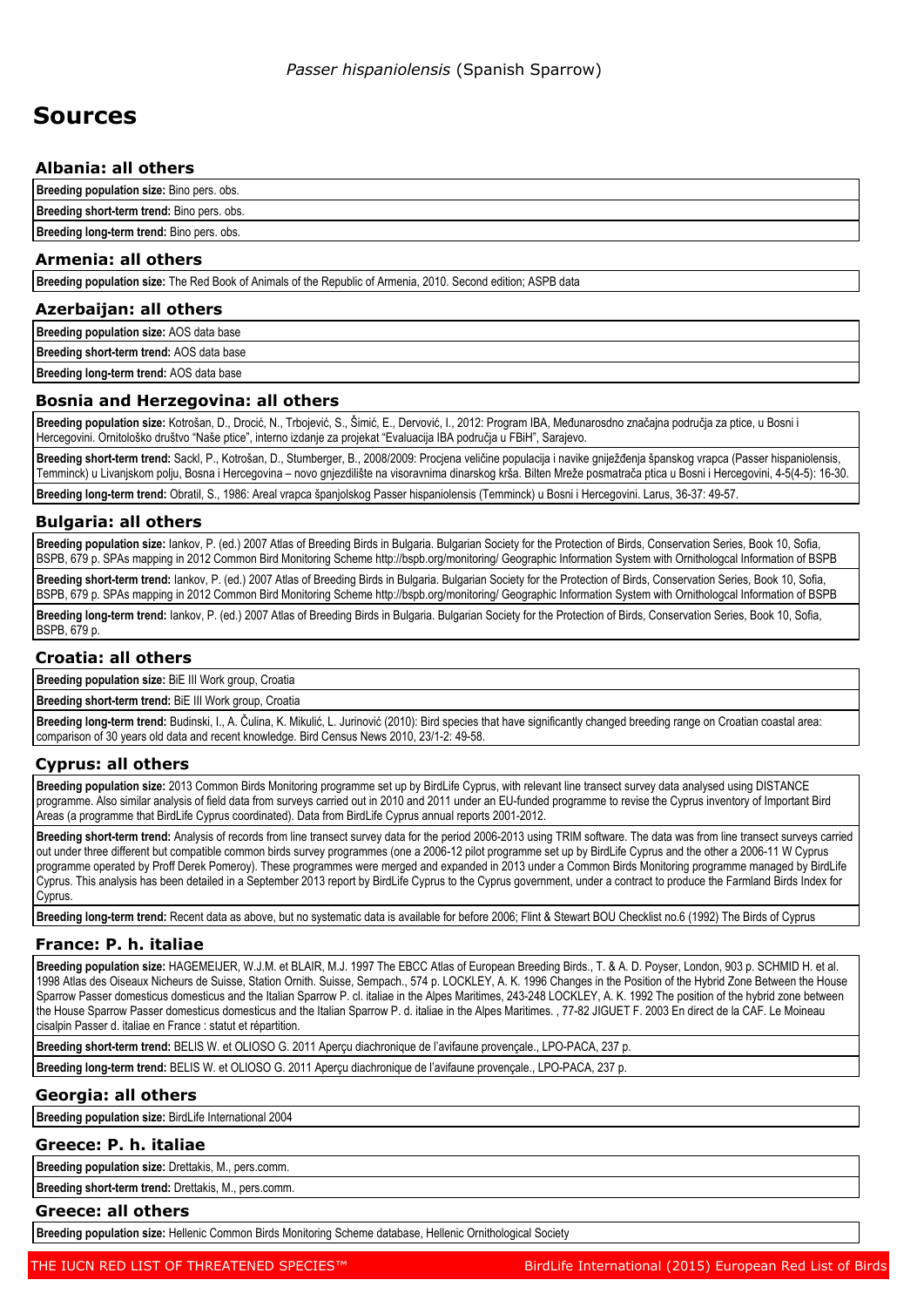### **Greece: all others**

**Breeding short-term trend:** BirdLife International 2004. Birds in Europe - Population estimates, trends and conservation status. Cambridge, UK, BirdLife International (BirdLife Conservation Series No 12).

#### **Italy: P. h. italiae**

**Breeding population size:** Brichetti P & Fracasso G. 2013. Ornitologia italiana. Vol.8 (Sturnidae-Fringillidae). Alberto Perdisa Editore, Bologna

**Breeding short-term trend:** Rete Rurale Nazionale & LIPU 2013. Uccelli comuni in Italia. Gli andamenti di popolazione dal 2000 al 2012

**Breeding long-term trend:** Rete Rurale Nazionale & LIPU 2013. Uccelli comuni in Italia. Gli andamenti di popolazione dal 2000 al 2012 Brichetti P, Rubolini D, Galeotti P & Fasola M. 2008. Recent declines in urban Italian Sparrow Passer (domesticus) italiae populations in northern Italy. Ibis 150: 177-181 BirdLife International 2004. Birds in Europe: population estimates, trends and conservation status. Cambridge, UK: BirdLife International. BirdLife Conservation Series No. 12

#### **Italy: all others**

**Breeding population size:** Brichetti P & Fracasso G. 2013. Ornitologia italiana. Vol.8 (Sturnidae-Fringillidae). Alberto Perdisa Editore, Bologna

**Breeding short-term trend:** Rete Rurale Nazionale & LIPU 2013. Uccelli comuni in Italia. Gli andamenti di popolazione dal 2000 al 2012

**Breeding long-term trend:** Tucker GM & Heath MF. 1994. Birds in Europe. Their conservation status. Cambridge, UK: BirdLife International. BirdLife Conservation Series No. 3 BirdLife International 2004. Birds in Europe: population estimates, trends and conservation status Cambridge, UK: BirdLife International. BirdLife Conservation Series No. 12 Gustin M, Brambilla M & Celada C. 2010. Valutazione dello stato di Conservazione dell'avifauna italiana. Volume II, Passeriformes. Ministero dell'Ambiente e della Tutela del Territorio e del Mare, Lega Italiana Protezione Uccelli (LIPU) Rete Rurale Nazionale & LIPU 2013. Uccelli comuni in Italia. Gli andamenti di popolazione dal 2000 al 2012

#### **Kosovo: all others**

**Breeding population size:** NGO "Finch" (2014)

### **The Former Yugoslav Republic of Macedonia: all others**

**Breeding population size:** M. Velevski, unedited data

#### **Malta: all others**

**Breeding population size:** Baldacchino, A.E. & Azzopardi, J. (2012): Breeding Birds of the Maltese Islands - A Scientific and Historical Review. Malta: Malta University Publishing. Raine, A.; Sultana, J. & Gillings, S. (2009): Malta Breeding Bird Atlas 2008. Malta: BirdLife Malta. Sultana, J.; Borg, J.J.; Gauci, C. & Falzon, V. (2011): The Breeding Birds of Malta. Malta: BirdLife Malta & BDL Publishing.

**Breeding short-term trend:** Baldacchino, A.E. & Azzopardi, J. (2012): Breeding Birds of the Maltese Islands - A Scientific and Historical Review. Malta: Malta University Publishing. Burfield, I. & Van Bommel, F. (2004): Birds in Europe: Population Estimates & Conservation Status. Cambridge, UK: BirdLife International. Raine, A.; Sultana, J. & Gillings, S. (2009): Malta Breeding Bird Atlas 2008. Malta: BirdLife Malta. Sultana, J.; Borg, J.J.; Gauci, C. & Falzon, V. (2011): The Breeding Birds of Malta. Malta: BirdLife Malta & BDL Publishing.

**Breeding long-term trend:** Raine, A.; Sultana, J. & Gillings, S. (2009): Malta Breeding Bird Atlas 2008. Malta: BirdLife Malta. Sultana, J.; Borg, J.J.; Gauci, C. & Falzon, V. (2011): The Breeding Birds of Malta. Malta: BirdLife Malta & BDL Publishing.

### **Montenegro: all others**

**Breeding population size:** Puzovic, S., Simic, D., Saveljić, D., Gergelj, J., Tucakov,M.,Stojnic,N., Hulo, I., Ham, I., Vizi,O., Sciban,M., Ruzic,M., Vucanovic,M., Jovanovic, T. (2004): Birds of Serbia and Montenegro – Size of nesting populations. I trends: 1990-2002. Ciconia 12,

### **Portugal: all others**

**Breeding population size:** Equipa Atlas (2008). Atlas das Aves Nidificantes em Portugal (1999-2005). Instituto da Conservação da Natureza e da Biodiversidade, Sociedade Portuguesa para o Estudo das Aves, Parque Natural da Madeira e Secretaria Regional do Ambiente e do Mar. Assírio e Alvim. Lisboa.

### **PT: Madeira: all others**

**Breeding population size:** Equipa Atlas, 2013 - http://www.atlasdasaves.netmadeira.com/index.php?option=com\_content&view=article&id=158&Itemid=66 =pt

**Breeding short-term trend:** Meirinho, A., Leal, A., Marques, A.T., Fagundes, A.I., Sampaio, H., Costa, J. & Leitão, D. 2013. O estado das aves comuns em Portugal 2011: Relatório do projeto Censo de Aves Comuns. Sociedade Portuguesa para o Estudo das Aves, Lisboa http://www.spea.pt/fotos/editor2/relatoriocac\_2011.pdf

**Breeding long-term trend:** Oliveira, P. & Menezes, D. 2004. Aves do Arquipélago da Madeira. Serviço do Parque Natural da Madeira

#### **Romania: all others**

**Breeding population size:** Romanian Commonbird Monitoring Programme, 2007-2012 SOR database, Milvus database

**Breeding short-term trend:** Romanian Commonbird Monitoring Programme, 2007-2012 SOR database, Milvus database

**Breeding long-term trend:** Romanian Commonbird Monitoring Programme, 2007-2012 SOR database, Milvus database

#### **Russia: all others**

**Breeding population size:** Belik V.P., unpublished. vpbelik@mail.ru Belik V.P. 2005. Cadastre of breeding avifauna of South Russia. - Strepet 3, no. 1-2: 5-37 (in Russian). **Breeding short-term trend:** Belik V.P., unpublished. vpbelik@mail.ru

**Breeding long-term trend:** Belik V.P. et al. 2003. Recent population trends of breeding birds in the Southern Russia. - Strepet 1: 10-30 (in Russian). Belik V.P., unpublished. vpbelik@mail.ru

#### **Serbia: all others**

**Breeding population size:** BPSSS (2014) Unpublished data

**Breeding short-term trend:** BPSSS (2014) Unpublished data

**Breeding long-term trend:** BPSSS (2014) Unpublished data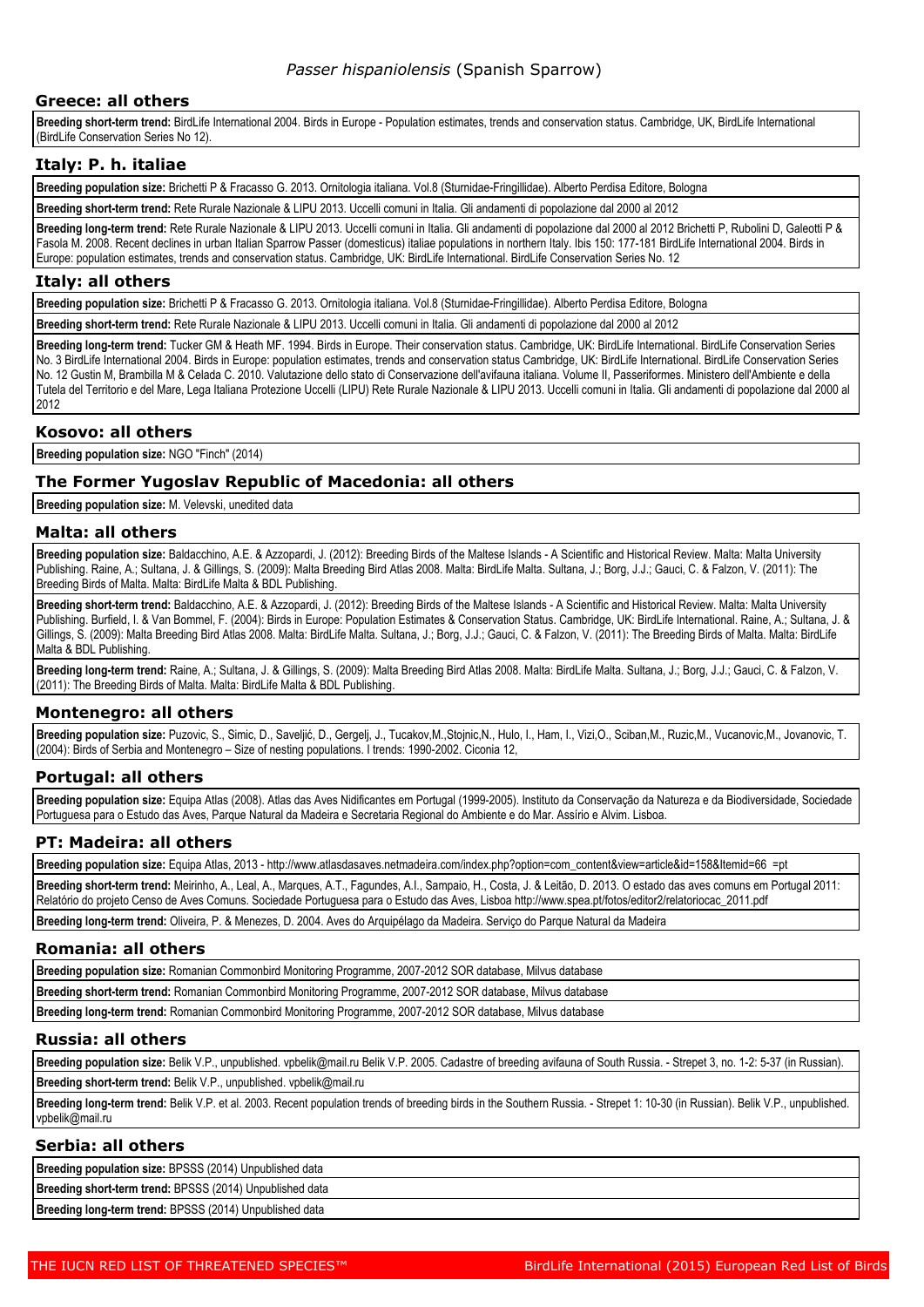#### **Slovenia: P. h. italiae**

**Breeding population size:** Mihelič, T. (2013): Novi ornitološki atlas gnezdilk Slovenije 2002-2010. Internetna baza podatkov. Spletna stran: http://www.ptice.si/atlas. Društvo za opazovanje in proučevanje ptic Slovenije, DOPPS - BirdLife Slovenija. Ljubljana.

**Breeding short-term trend:** Mihelič, T. (2013): Novi ornitološki atlas gnezdilk Slovenije 2002-2010. Internetna baza podatkov. Spletna stran: http://www.ptice.si/atlas. Društvo za opazovanje in proučevanje ptic Slovenije, DOPPS - BirdLife Slovenija. Ljubljana.

**Breeding long-term trend:** Geister, I. (1995): Ornitološki atlas Slovenije. DZS, Ljubljana.

#### **Slovenia: all others**

**Breeding population size:** Mihelič, T. (2013): Novi ornitološki atlas gnezdilk Slovenije 2002-2010. Internetna baza podatkov. Spletna stran: http://www.ptice.si/atlas. Društvo za opazovanje in proučevanje ptic Slovenije, DOPPS - BirdLife Slovenija. Ljubljana.

**Breeding short-term trend:** Vrezec-osebno, Brajnik-osebno

**Breeding long-term trend:** Vrezec-osebno, Brajnik-osebno

#### **Spain: all others**

**Breeding population size:** Carrascal, L.M. & D. Palomino (2008). Las aves comunes reproductoras en España. Población en 2004-2006. (Seguimiento de Aves, 19). SEO/ BirdLife. Madrid. 202 pp. http://www.magrama.gob.es/es/biodiversidad/temas/inventarios-nacionales/19\_paseriformes\_2004\_2006\_tcm7-218232.pdf

**Breeding short-term trend:** SEO/BirdLife (2013). Resultados del programa Sacre de SEO/BirdLife en 2012. SEO/BirdLife. Madrid. Información obtenida a partir de la Base de Datos del Inventario de especies terrestres. Seguimiento de Aves SACRE. (Ministerio de Agricultura, Alimentación y Medio Ambiente). http://www.magrama.gob.es/es/ biodiversidad/temas/inventarios-nacionales/inventario-especies-terrestres/tendencia\_aves\_comunes\_espania.aspx Gráfica de la tendencia poblacional: http:// www.magrama.gob.es/es/biodiversidad/temas/inventarios-nacionales/inventario-especies-terrestres/ieet\_aves\_sist\_seg\_tendencia\_comunes\_esp.aspx http://www.seo.org/ RESULTADOS-SEGUIMIENTO-DE-AVES/

**Breeding long-term trend:** Martí, R. & del Moral, J.C. (Eds.) (2003). Atlas de las Aves Reproductoras de España. Dirección General de Conservación de la Naturaleza-Sociedad Española de Ornitología. Madrid, 733 pp. http://www.magrama.gob.es/es/biodiversidad/temas/inventarios-nacionales/inventario-especies-terrestres/inventarionacional-de-biodiversidad/ieet aves atlas.aspx Purroy, F.J. (Coord.) (1997). Atlas de las aves de España (1975-1995). SEO/BidLife. Lynx Edicions. Barcelona. 583 pp.

### **ES: Canary Is: all others**

**Breeding population size:** Martín, A. & J. A. Lorenzo. 2001. Aves del Archipiélago Canario. Francisco Lemus Editor. La Laguna. 787 pp. Lorenzo, J. A. 2007 (ed). Atlas de las Aves Nidificantes en el Archipiélago Canario (1997-2003). Dirección General de Conservación de la Naturaleza-Sociedad Española de Ornitología. Madrid. 520 pp.

**Breeding short-term trend:** Martín, A. & J. A. Lorenzo. 2001. Aves del Archipiélago Canario. Francisco Lemus Editor. La Laguna. 787 pp. Lorenzo, J. A. 2007 (ed). Atlas de las Aves Nidificantes en el Archipiélago Canario (1997-2003). Dirección General de Conservación de la Naturaleza-Sociedad Española de Ornitología. Madrid. 520 pp.

**Breeding long-term trend:** Martín, A. & J. A. Lorenzo. 2001. Aves del Archipiélago Canario. Francisco Lemus Editor. La Laguna. 787 pp. Lorenzo, J. A. 2007 (ed). Atlas de las Aves Nidificantes en el Archipiélago Canario (1997-2003). Dirección General de Conservación de la Naturaleza-Sociedad Española de Ornitología. Madrid. 520 pp.

#### **Switzerland: P. h. italiae**

**Breeding population size:** Original estimate: Schmid, H., R. Luder, B. Naef-Daenzer, R. Graf & N. Zbinden (1998): Schweizer Brutvogelatlas. Verbreitung der Brutvögel in der Schweiz und im Fürstentum Liechtenstein 1993-1996/Atlas des oiseaux nicheurs de Suisse. Distribution des oiseaux nicheurs en Suisse et au Liechtenstein en 1993-1996. Schweizerische Vogelwarte/Station ornithologique suisse, Sempach. Swiss Ornithological Institute: Updated 2002 for BiE2 and checked with population trend: no change.

**Breeding short-term trend:** Swiss Ornithological Institute

**Breeding long-term trend:** Swiss Ornithological Institute

#### **Turkey: all others**

**Breeding population size:** Birdlife International (2004) Birds in Europe: population estimates, trends and conservation status, Cambridge UK: Birdlife International (Birdlife Conservation series no: 12) www.kusbank.org Kirwan G.M., Boyla K. A., Castell P., Demirci B., Özen M., Welch H., Marlow T., 2008, Birds of Turkey. Londra, Christopher Helm, 978-1-4081-0475-

**Breeding short-term trend:** Doğa Derneği, Eken G., Bozdoğan M., İsfendiyaroğlu S., Kılıç D.T., Lise Y. (2006) Key Biodiversity Areas of Turkey (Türkiye'nin Önemli Doğa Alanları) Doğa Derneği, Ankara, KILIÇ, T., EKEN, G. 2004, Türkiye'nin Önemli Kuş Alanları Güncellemesi, Doğa Derneği. Ankara.

Breeding long-term trend: Birdlife International (2004) Birds in Europe: population estimates, trends and conservation status, Cambridge UK: Birdlife International (Birdlife Conservation series no: 12)

#### **Ukraine: all others**

**Breeding population size:** 1. Hagemaijer W.J.M., Blair M.J. The EBCC Atlas of European Breeding Birds: Their Distribution and Abundance. Poyser. - London. 1997. 903 p. 2. Heath M.F., Evans M.I. Important birds areas in Europe. Priority sites for conservation. // Southern Europe. BirdLife International. - Cambridge. Vol.2., 2000. P. 691-724. 3. European birds populations; Estimates and trends Compiled by M. Heath, C. Borggreve, N. Peet, W. Hagemeijer/ BirdLife International/EBCC. 2000. Cambridge, UK: BirdLife Conservation Series N10, 160 p. 4. Горбань І. Оцінка чисельності гніздових птахів України. Вісник Львівського університету. Серія біологічна. Випуск 34. 2003. с. 147 – 158.

**Breeding short-term trend:** 1. Hagemaijer W.J.M., Blair M.J. The EBCC Atlas of European Breeding Birds: Their Distribution and Abundance. Poyser. - London. 1997. 903 p. 2. Heath M.F., Evans M.I. Important birds areas in Europe. Priority sites for conservation. // Southern Europe. BirdLife International. - Cambridge. Vol.2., 2000. P. 691-724. 3. European birds populations; Estimates and trends Compiled by M. Heath, C. Borggreve, N. Peet, W. Hagemeijer/ BirdLife International/EBCC. 2000. Cambridge, UK: BirdLife Conservation Series N10, 160 p. 4. Горбань І. Оцінка чисельності гніздових птахів України. Вісник Львівського університету. Серія біологічна. Випуск 34. 2003. с. 147 – 158.

**Breeding long-term trend:** 1. Tucker G.M., Heath M.F. Birds in Europe: their conservation status. - Cambridge. U.K. Bird Life Conservation Series №. 3. 1994. 600 p. 2. Hagemaijer W.J.M., Blair M.J. The EBCC Atlas of European Breeding Birds: Their Distribution and Abundance. Poyser. - London. 1997. 903 p. 3. Heath M.F., Evans M.I. Important birds areas in Europe. Priority sites for conservation. // Southern Europe. BirdLife International. - Cambridge. Vol.2., 2000. P. 691-724. 4. European birds populations; Estimates and trends Compiled by M. Heath, C. Borggreve, N. Peet, W. Hagemeijer/ BirdLife International/EBCC. 2000. Cambridge, UK: BirdLife Conservation Series N10, 160 р. 5. Горбань І. Оцінка чисельності гніздових птахів України. Вісник Львівського університету. Серія біологічна. Випуск 34. 2003. с. 147 – 158. 6. Birds in Europe: Population Estimates, Trends and Conservation Status. BirdLife Conservation Series 12; 2004. 374 р.